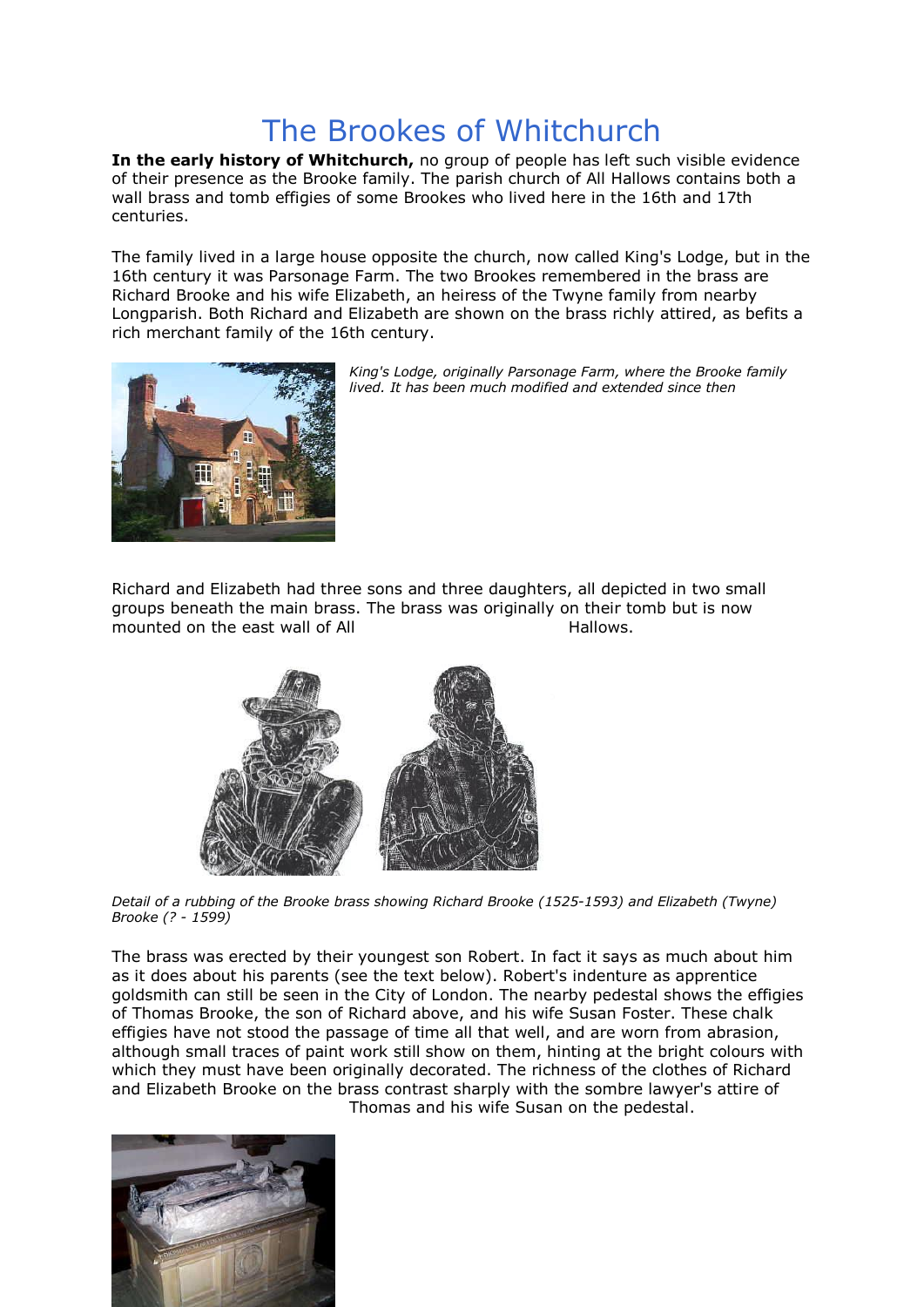*The pedestal with the recumbent chalk effigies of Thomas and Susan Brooke, All Hallows church.*



*Detail of the Susan Brooke effigy.*

Here is the text of the brass:

## *PIETATIS OPUS*

*This grave (oh grief) hath swallowed up with wide and open mouth the bodie of good Richard Brooke, of Whitchurch, Hampton South And Elizabeth his wedded wife, twice twentie yeares and one, Sweet Jesus hath their soules in heuen ye ground flesh skin and bone. In Januarie (worne with age) daie sixteenth, died hee, From Christ full fifteene hundred yeares, and more by ninetie three. But death hir twist of life in Maie, daie twentith did untwine From Christ full fifteene hundred yeares and more by ninetie nine. They left behinde them well to live, and growne to good degree, First Richard, Thomas, Robert Brooke, the youngest of the three, Elizabeth and Barbara, then Dorothee the last. All six the knot of Nature's love, and kindness keepeth fast. This toome stone with the plate thereon thus grauen fair & large Did Robert Brooke the youngest sonne, make of his proper charge. A Citizen of London state by faithful service free Of Marchante great adventurers a brother sworn is hee. And of the Indian Companie (come gaine or losse) a lim, And of the Goldsmith liverie, all these Gode gifte to him; This monument of memorie in loue performed hee, December thirtie one, from Christ sixteen hundred and three.* Anno Domini 1603. Laus Deo

Of the 11 children of Thomas and Susan, three sons are notable: Thomas (1599-1665) for the manner of his death -- he was killed by lightning while riding home from Winchester; Richard, for entertaining King Charles I in the Parsonage Farm from 18-21 October 1644 when the King was on his way to the second battle of Newbury in the English Civil War; and Robert (1602-1655), an Anglican minister, for emigrating with his family and 28 servants, sheep and foxhounds, on June 30, 1650 to Maryland in America. The family's support for the royalist cause made life difficult both for Robert who emigrated and for the Brookes who remained in England, and within a relatively short time the family had scattered, with no descendants remaining in Whitchurch.

All Hallows receives a steady stream of Robert Brooke's descendants, who come from the United States to see the brass and the tomb. In the past they have generously supported All Hallows. Early in the 20th century they subscribed to a fund that resulted in the erection of the carved stone pedestal on which the chalk effigies rest, and they